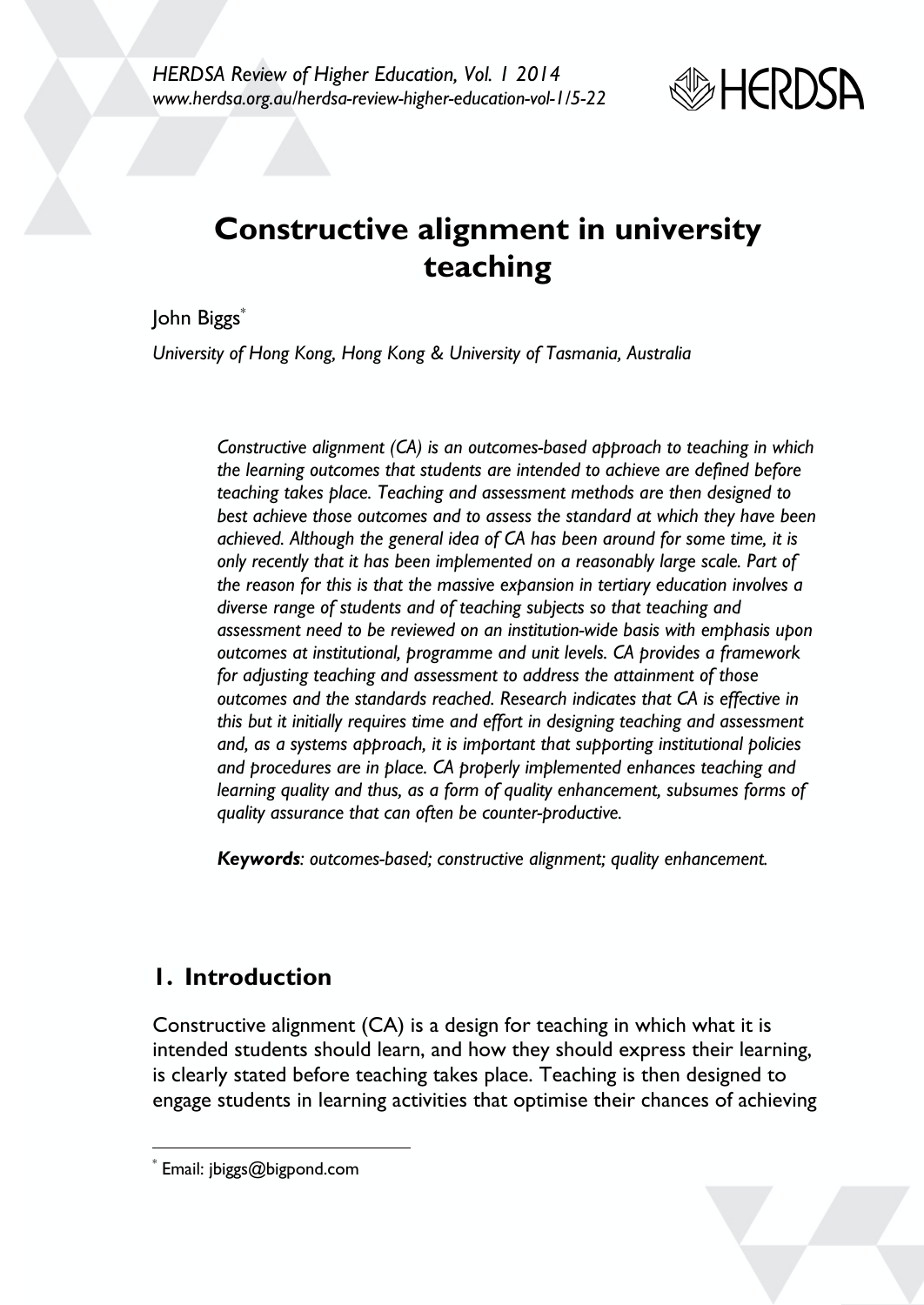#### *John Biggs*

those outcomes, and assessment tasks are designed to enable clear judgments as to how well those outcomes have been attained.

Such a teaching design is assumed in everyday learning. For example, a mother teaching her child how to tie a shoelace focuses on that outcome, takes the child through the motions of tying a lace until the act of tying can be carried out satisfactorily by the child. Likewise, a learner driver learns through the act of driving itself until the specified standard is reached. In each case, the target act is at once the intended outcome, the method of teaching, and the means of assessing whether the desired criterion or standard of the outcome has been met. This approach to teaching is learnercentred in that the target is what the learner has to achieve and how the learner may best be engaged in order to achieve it to the required standard. The teaching design is outcomes-based and assessment is necessarily criterion-referenced.

Teaching in institutions on the other hand has traditionally been conceived in precisely the opposite manner on all counts: teaching is teacher-centred, the focus being on what content the teacher has to "cover", teaching is largely held constant with lecturing the default method, and assessment is norm-referenced. Until very recently most universities adhered to this teacher-centred design.

### **2. The history of the concept of constructive alignment**

The essential ideas underlying constructive alignment were proposed over sixty years ago. In his best-selling *Basic principles of curriculum and instruction*, Ralph Tyler asked four questions:

- 1) What educational purposes should the school seek to attain?
- 2) What educational experiences can be provided that are likely to attain these purposes?
- 3) How can these educational experiences be effectively organised?
- 4) How can we determine whether these purposes are being attained?

(Tyler, 1949: 1)

The most useful way of stating curriculum objectives, he said, is to express them in terms that identify both the kind of behaviour to be developed and the context or area of life in which this behaviour is to operate. He also said famously: "Learning takes place through the active behaviour of the student: it is what he (sic) does that he learns, not what the teacher does." (op. cit. p. 63).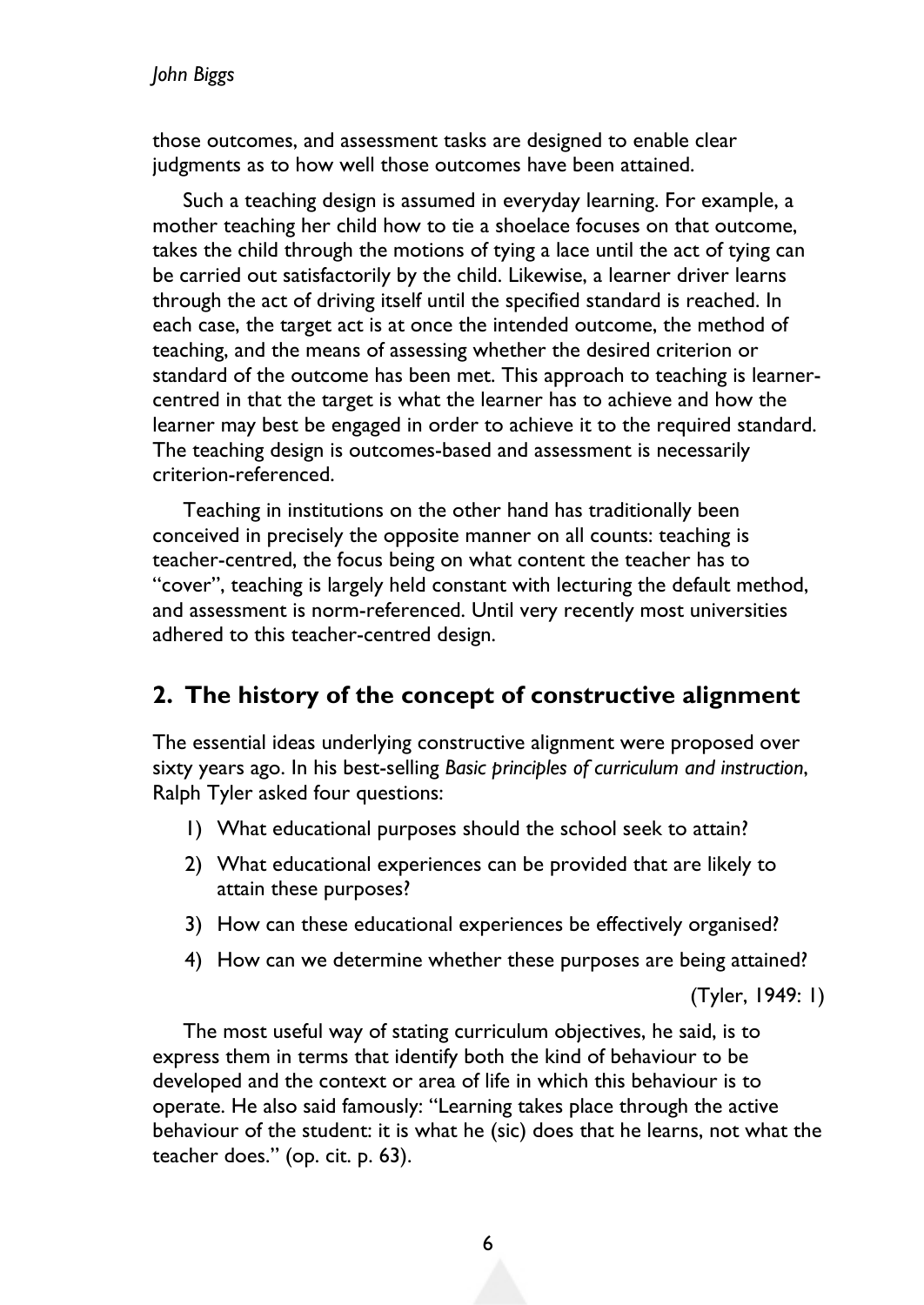Tyler's book went to 36 editions and was a basic text in almost every teaching education institution in the United States. He appeared on numerous advisory committees in relation to school education, and was regarded as the father of teaching objectives and undoubtedly influenced his University of Chicago colleague, Benjamin Bloom, in Bloom's notion of mastery learning (Bloom, Hastings & Madaus, 1971). In retrospect, however, he appears to have had little enduring influence at school level, and virtually none at all in higher education, apart perhaps from the Keller Plan, which is a form of mastery learning (Keller, 1968).

Thomas Shuell later restated Tyler as follows:

If students are to learn desired outcomes in a reasonably effective manner, then the teacher's fundamental task is to get students to engage in learning activities that are likely to result in their achieving those outcomes. . . . It is helpful to remember that what the student does is actually more important in determining what is learned than what the teacher does. (Shuell, 1986, p. 429)

This seemingly motherhood statement is exactly that: it reminds us that in institutional learning and teaching we should go back to the teaching model that is indeed used by mothers. That is, teachers should focus on what outcomes students are meant to achieve and help them to do so, which almost always means something other than talking for an hour while the learner takes notes.

In my final year of teaching before retiring, I decided to unpack Shuell's statement into a teaching model for an evening unit in a part-time BEd course. This unit, *The nature of teaching and learning*, was about how knowledge of psychology might improve teaching. I had just returned from a sabbatical in Canada, where I had been impressed with "authentic" assessment by portfolio in elementary schools. Previously, I had been teaching psychology in the usual way: teaching topics within the areas of learning, motivation, and child development, and then setting assignments about how well the students had understood the topics and what they saw the implications to be for teaching practice. I now saw that I had been teaching and assessing declarative knowledge, which was inauthentic to the purpose of the unit. The students weren't there to learn *about* psychology, they were there to learn psychology *in order to make better teaching decisions*.

These B.Ed. students were teachers during the day, so I decided to assess them on how well they could demonstrate that psychology had indeed improved their teaching. The assessment required them to compile a portfolio of examples of where they thought their teaching had been so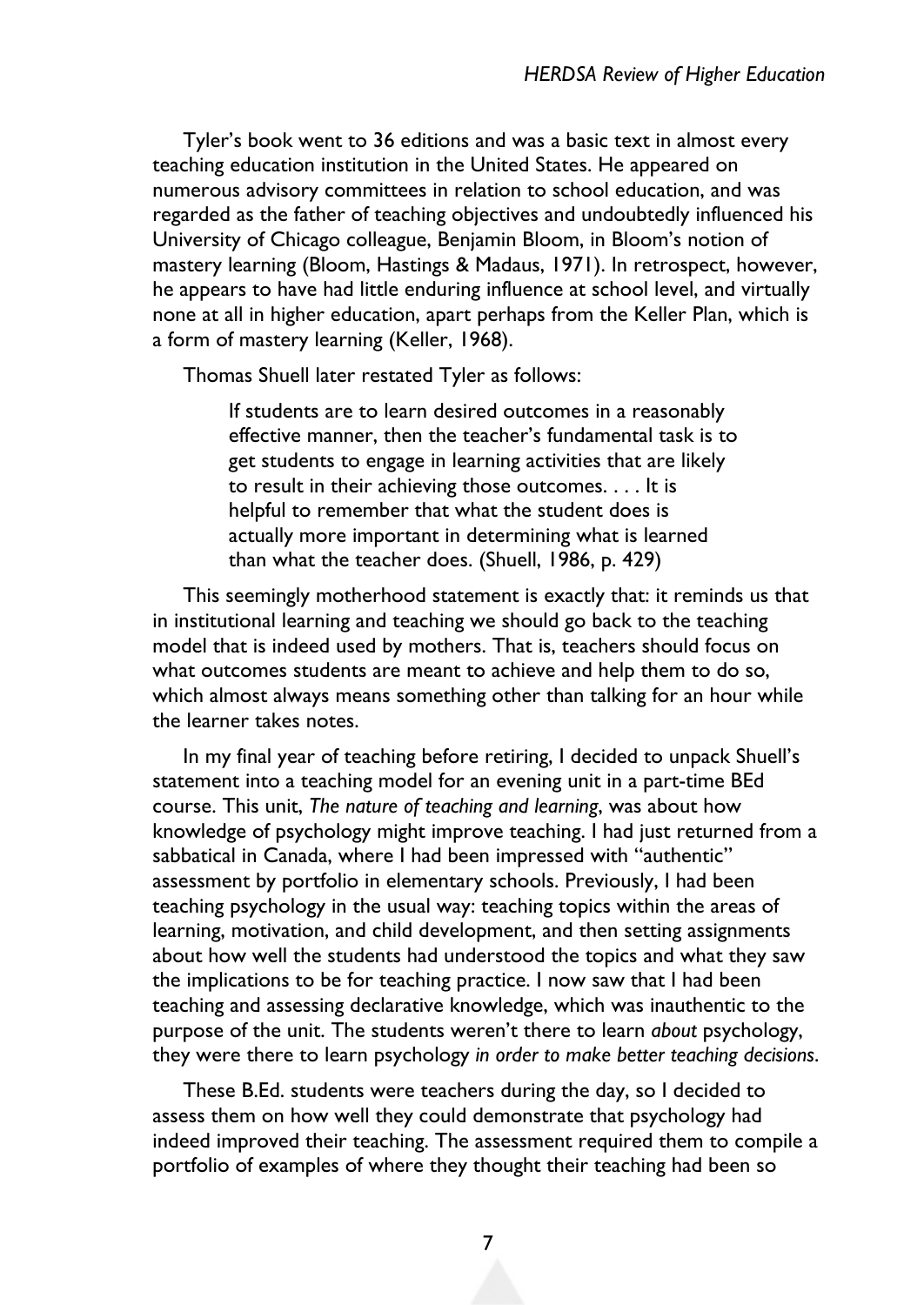improved. We negotiated a series of learning activities that were likely to result in their achieving those outcomes, such as reading set material, raising questions in class about that material, discussing with other students, swapping notes with a learning partner and keeping a reflective journal. It worked. The portfolios surprised me with their high quality, their relevance to teaching– and the student ratings for that course were the best I'd ever obtained.

Reflecting on what had happened, it seemed to me that here was a generalizable model for teaching virtually any unit (Biggs, 1996, 1999). The key is to define what students are supposed to be able to *do* with the content they have learned, apart from reporting back in their own words what they had been taught. Almost any content topic in any subject is taught so that students put that content to work in some way: to solve problems, to construct hypotheses, to apply to particular situations. This is the clue to defining the outcomes that it is intended students should learn: we nominate the actions, the verbs, the student is supposed to put into play, verbs such as solve problems, hypothesize, apply, design, explain, and so on. The appropriate learning activities then fall into place: the teaching task is to get students to engage those same verbs. The summative assessment determines how well they can perform those verbs in appropriate contexts. Thus, assessment is about judging the whole performance against predetermined and public rubrics, not by awarding marks analytically for aspects of the tasks and then summing them. Analytic assessment is useful formatively, for alerting the student to weak aspects of their performance, but the final summative assessment is logically on how well the performance itself can be carried out.

The operational framework for this teaching design at the unit level is in its basics:

- 1) Describe the *intended learning outcomes* (ILOs) for the unit, using one *verb* (or at most two) for each outcome. The ILO denotes how the content or topics are to be dealt with and in what context.
- 2) Create a learning environment using *teaching/learning activities* (TLAs) that require students to engage each verb. In this way the activity nominated in the ILO is activated.
- 3) Use *assessment tasks* (ATs) that also contain that verb, thus enabling one with help of predetermined using rubrics to judge how well students' performances meet the criteria.
- 4) Transform these judgments into final grades.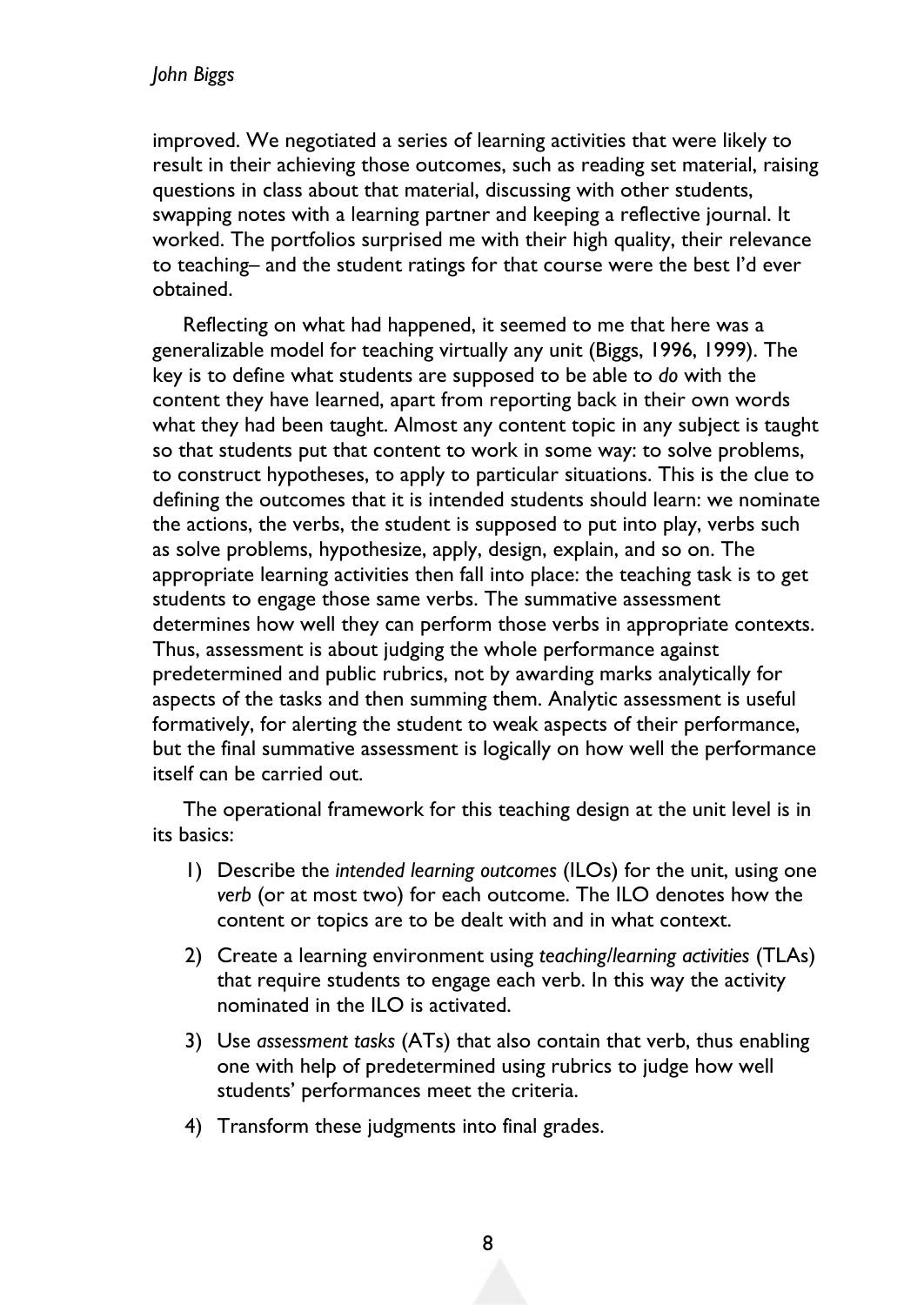The verb in the ILO becomes the common link that establishes alignment between the ILO, the teaching/learning activities, and the assessment tasks. Some ILOs would require low level verbs such as "describe", "enumerate", "list"; others middle level, such as "explain", "analyze", "apply to familiar domains", "solve standard problems", while at an advanced level appropriate verbs would include "hypothesize", "reflect", "apply to unseen domains or problems". These higher order ILOs require open ended tasks, allowing for unintended outcomes. The teaching/learning activities and assessment tasks for that ILO would then address that same verb. For example, an ILO in educational psychology might read: "solve a disciplinary problem in the classroom by applying expectancy-value theory." The TLA might be a case study of a particular classroom situation requiring the students to apply the theory and solve the problem, while the assessment would be in terms of how well the problem was solved, which is best achieved using rubrics by which the quality of the solution as a whole may be judged. Typically in a semester length unit, there would be no more than five or six ILOs, with some ILOs addressing several topics.

I called this design for teaching "constructive alignment" (CA). The term "constructive" is used because the model is based on the psychology of *constructivism* of which there are several kinds (Steffe & Gale, 1995), but what they have in common is the idea, referred to by both Tyler and Shuell, that knowledge is constructed through the activities of the learner. The key to good teaching then is to get the learner to engage those activities that are most appropriate to the ILO in question.

The term "alignment" is used because both teaching and assessment need to be aligned to the intended learning outcomes. The concept of alignment is familiar from curriculum theory, as in criterion-referenced assessment (CRA), which Cohen (1987) describes as the "magic bullet" in learning, so effective is it in enhancing learning. In constructive alignment we go one step further than CRA by aligning teaching methods, as well as assessment, to the intended learning outcomes.

Thus far, CA has been described as used by individual teachers at the classroom level. From the classroom we move to CA as part of an institutional system of teaching.

### **3. Constructive alignment across the institution**

Until the nineties, teaching in universities was generally seen as a departmental responsibility, which in most cases devolved to the discretion of individual teachers to teach pretty much how and what they wanted to, in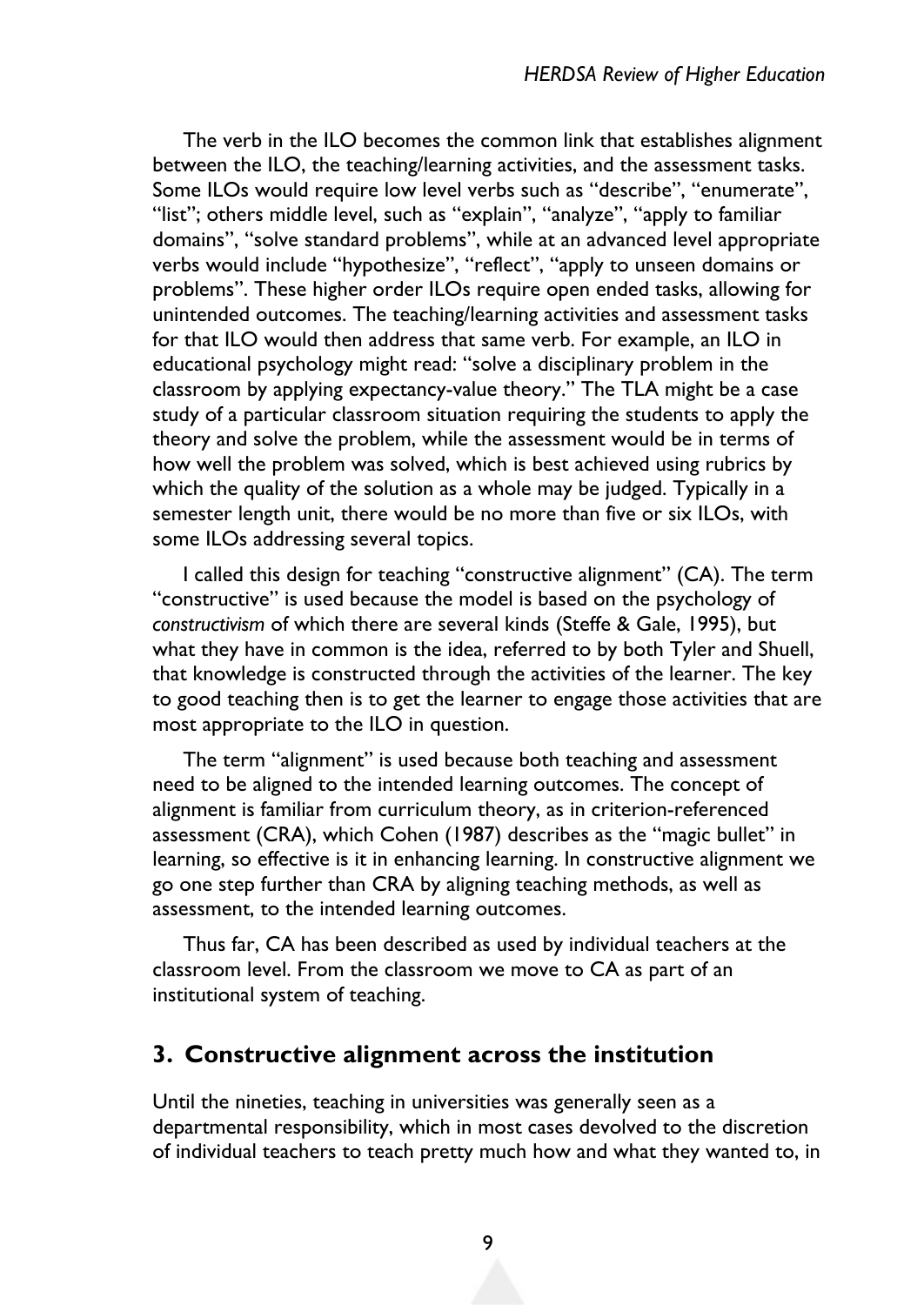the name of "academic freedom". The result was a huge range in the quality of teaching and learning, from the irresponsibly bad to the individually excellent. Although from the 1970s many universities had set up teaching development centres, any workshops they offered were mostly attended on a voluntary basis, which meant those who did attend were interested in their teaching not those who were poor teachers. It was like a pedagogic freemasonry, making good teachers better, leaving unaddressed the real issue, which is lifting the quality of teaching across the institution.

In addressing the issue of improving teaching institution-wide, it is useful to consider teaching as a multi-layered ecosystem (Biggs, 1993). Each teacher sets up an ongoing set of negotiations with a class that is different from that set up by a different teacher of the same class. However, each such subsystem is part of a hopefully supportive wider system comprising the department and its offerings, which in its turn is part of the faculty or school, that it in turn is part of the institution. Each of these nested systems is constrained by the rules set up at each level, which rules are subsumed by the next higher level. Thus, any innovation, such as CA, is constrained by this hierarchy of rules and procedures. For example, CA is not possible in an institution (or faculty or department) that requires students to be graded on the bell curve: I have seen an attempt to introduce CA in one university fail precisely because of that requirement. Other rules, for example the requirement that say 80 per cent of the final assessment must be by examination, jeopardise alignment between ILOs and assessment because the range of possible aligned assessment tasks is constrained. Likewise, requirements as to face-to-face contact hours may make work-based learning difficult to implement on a sufficiently intensive scale.

For CA to work properly, then, it needs to be embedded in a supportive culture, at each of departmental, faculty, institutional levels and even national levels. As to the latter, Biggs and Tang (2011b) describe a "training the trainers" model, in which the Malaysian Ministry of Higher Education organised a workshop on CA attended by staff developers from institutions across the country. After the workshop the "trainers" returned to their home institutions to implement CA.

Hong Kong provides another example of bringing about systems wide change in university teaching. Early this century, the Universities Grants Committee (UGC), which finances the eight universities in Hong Kong, lavished large amounts of money on teaching development grants. In 2002 the Head of the Educational Development Centre at the Polytechnic University, Catherine Tang, was awarded a major grant for "The Constructive Alignment Project", to which I was appointed chief consultant.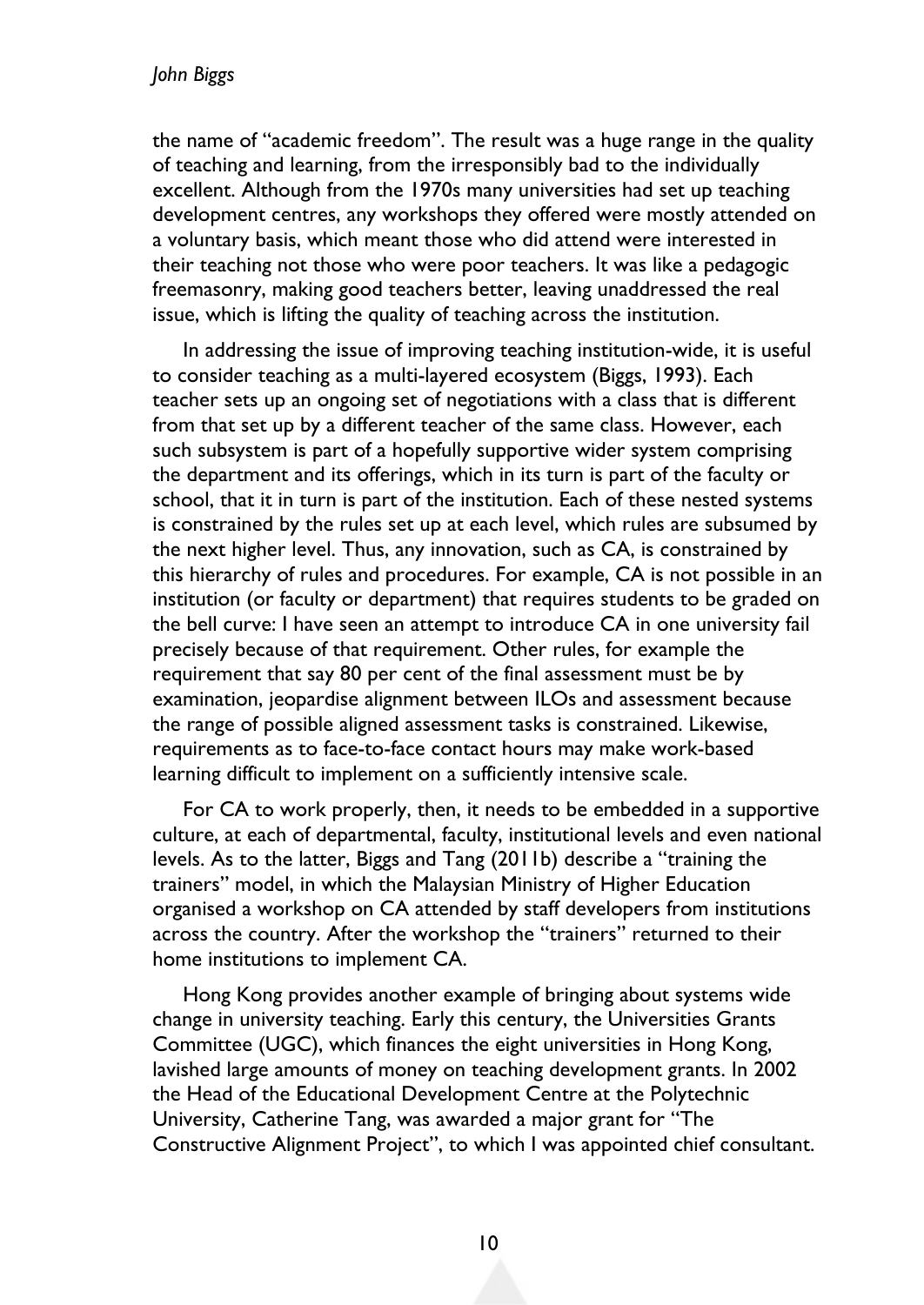That project supported the implementation of CA in a number of units in various departments across the Polytechnic University. This project later formed the basis for an institution-wide approach to teaching innovation using CA, and was the first institution-wide initiative in implementing CA in Hong Kong.

In May 15, 2006, the Chairman of UGC circulated a letter to all universities urging them to move towards implementing outcomes-based approaches to teaching and learning:

> The UGC's goal in promoting outcome-based approaches is simple and straightforward – improvement and enhancement in student learning and teaching quality.

In 2005, the City University of Hong Kong proposed a five-year plan to convert all teaching, some 2,000 individual units, to implement an outcomesbased approach with constructive alignment as the model. Catherine Tang and I were asked to be general consultants, giving workshops in constructive alignment and advising on how institutional procedures might need modifying. Support in different content areas was provided by subject specific consultants who were attached to the appropriate faculties and schools. By 2010, most units had been converted to CA in some form or another. Our work at City University and at other universities resulted in further refinements and extension to CA (Biggs & Tang, 2007, 2011).

Other Hong Kong universities are proceeding at their own pace and in their own way in implementing an outcomes-based approach to teaching.

### **4. Issues arising from this review and the way ahead**

There are three major issues that I see arising from this review that have a bearing on future developments in tertiary teaching. The first is about constructive alignment itself: does it do what it claims, in terms both of enhanced learning related outcomes, and as a framework for thinking about teaching? The second addresses problems in implementing CA, or any innovation institution-wide, and the need to address the institutional culture. The third issue concerns quality assurance and quality enhancement. Quality assurance as originally conceived in education comes from the context of business, which brings with it a lot of baggage that is counterproductive in the academic context. Quality enhancement subsumes quality assurance and is an area where most universities have still some way to go.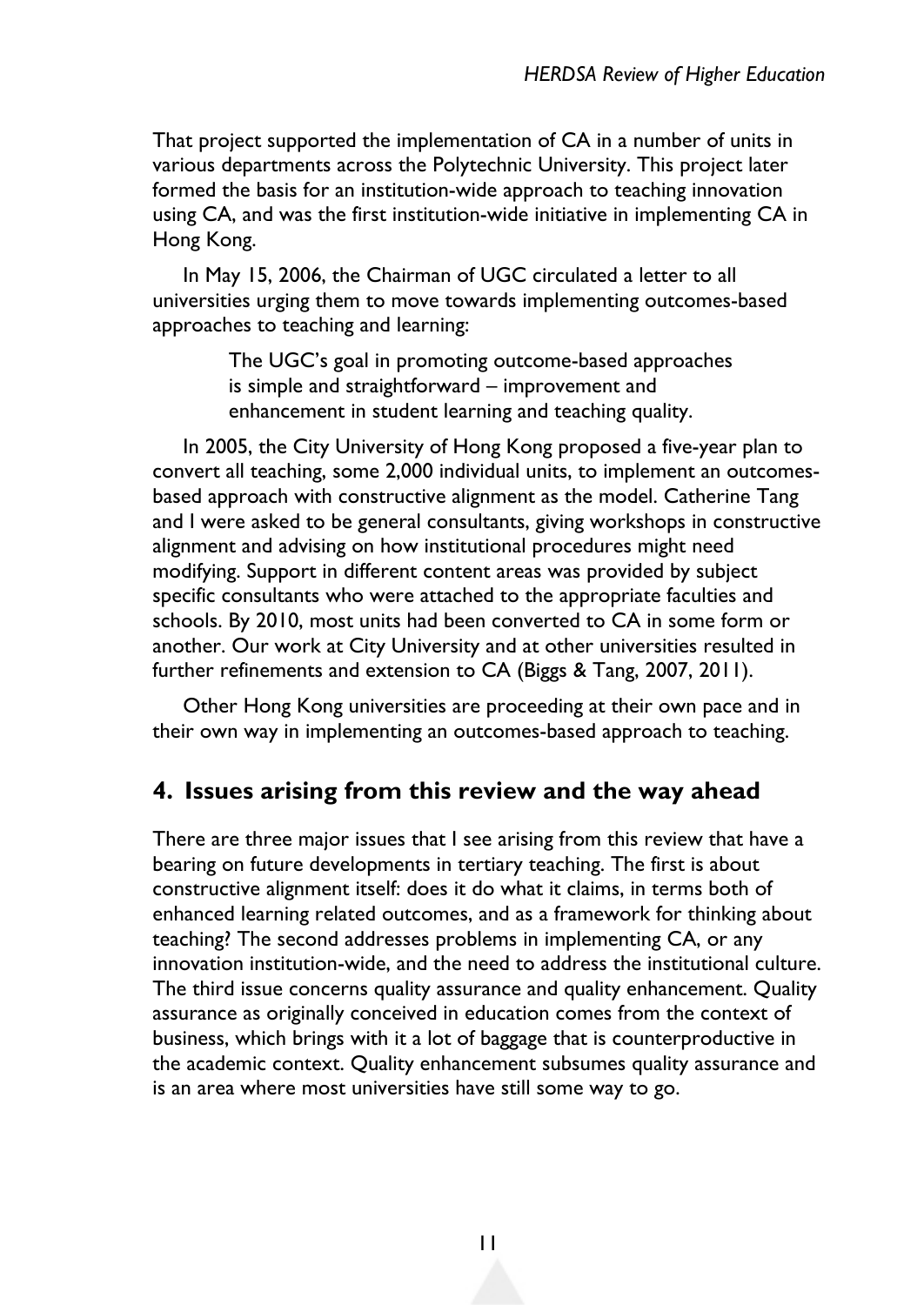#### **Evaluation of constructive alignment**

The first consideration, given the relatively widespread acceptance of CA, is: Does it do what it claims to do? Some think not. Jervis and Jervis (2005) claim that constructive alignment is simply a throwback to the bad old days of behaviourism and behavioural objectives because it articulates "predetermined" outcomes. Hil (2012) regards teaching to predetermined learning outcomes as "rigidification of teaching, ensuring conformity to the prevailing order." So what is the evidence: Does constructively aligned teaching lead to low level outcomes? Theoretically it shouldn't, unless of course teachers want their students to achieve low level outcomes. Outcome statements are designed by the teachers themselves, either alone or as a member of a unit or course committee, so the level of outcome is up to them to decide. In the design of ILOs and assessment tasks they are free to use open ended verbs such as "design", "create", "hypothesise", "reflect" and so on. Assessment tasks should also allow for students to present their own evidence that they have achieved the criteria in openended formats such as portfolios, which allows students considerable flexibility in demonstrating their learning. Such a design for teaching and assessment is hardly predetermined or rigid.

Several writers have mentioned the utility of constructive alignment: in teacher education (Brook, 2006), in computing science (Colvin & Phelan, 2006), in teaching physiology (Ladyshewsky, 2006), in designing e-learning (Lebrun, 2007), and in overcoming the heavy reliance of exams in engineering education (Nightingale et al., 2007). Cobham and Jacques (2006) found that reflective practice using constructive alignment achieved "a philosophical shift in faculty assessment and delivery procedures." Adawi et al. (2011) report a campus-wide project at Chalmers University where 35 courses were redesigned using constructive alignment as a conceptual tool that participants found useful. Noel Entwistle used CA as a general framework for assessing good teaching environments in sixteen UK universities in his Enhancement of Teaching and Learning Project (Entwistle, 2005).

CA is widely regarded as a key idea on postgraduate certificates in higher education and is used in many Australian universities for foundation courses in teaching and learning (Kandlbinder & Peseta, 2009)

The above reports rely on the users' judgment in evaluating CA. Several studies have used empirical data. Hodinott (2000) found that CA produced higher level outcomes in biology, but it also increased the workload for both staff and students. Boyle (2007) used an annual reflection process to improve alignment between unit aims in earth sciences and the delivery and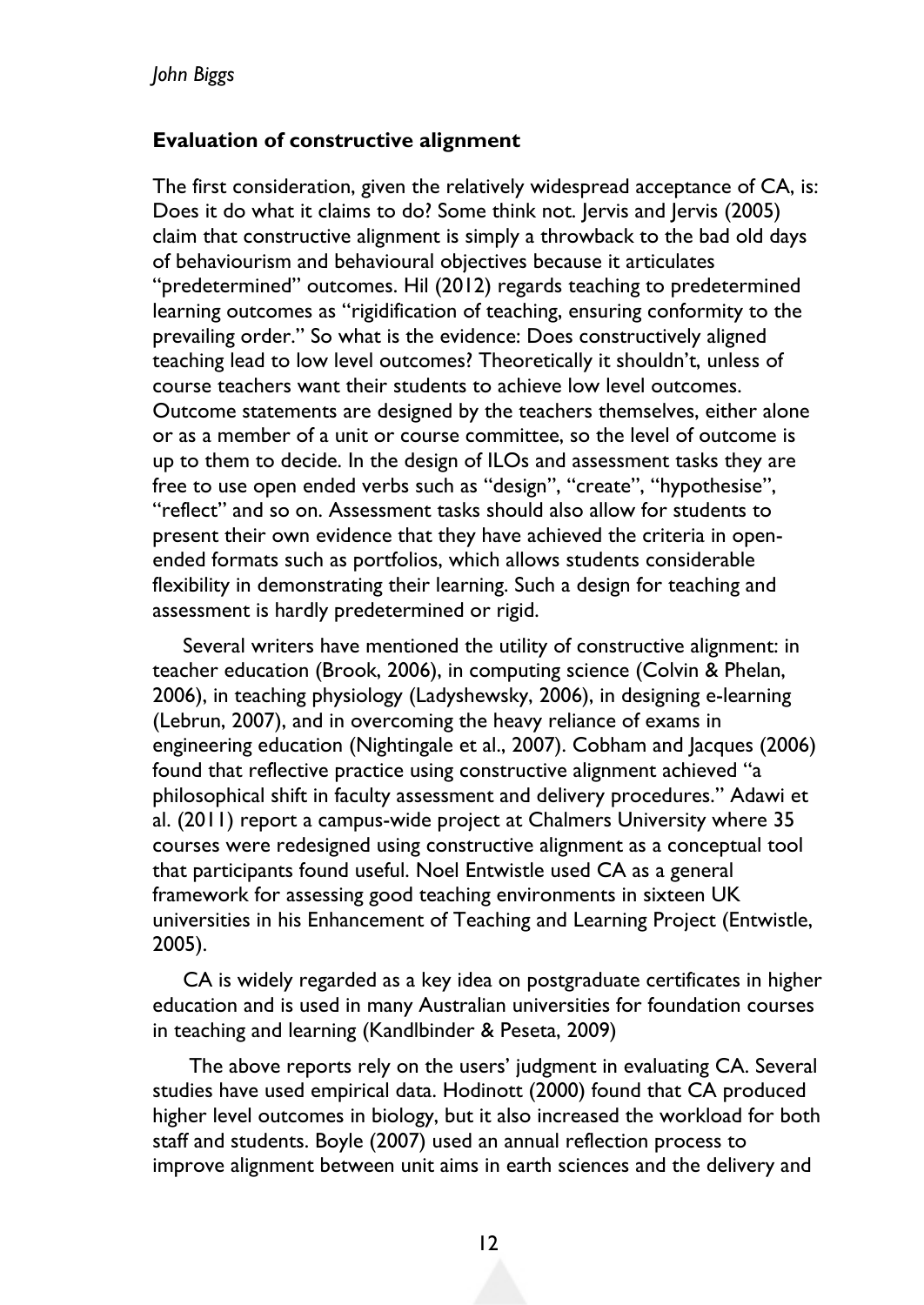assessment of the unit with resulting improvement in student learning. Morris (2008) taught statistics in a constructively aligned design and found increases in mean marks in summative assessment, shifts to higher order cognitive demand in assessment tasks, and strong correlations between proportions of students reporting confidence in topic learning and exam performance: the students "know what they know and know what they do not know" (p. iii). Raeburn et al. (2009) report that in a study of online units in health sciences that were redesigned along constructive alignment lines, there were highly significant increases in student engagement and in positive learning outcomes. Moulding (2010), in social work, found that there was increased student satisfaction, but she notes that this seemed to be due more to the ILOs being related to the real world than to particular learning strategies *per se*. Larkin and Richardson (2013) found student evaluations and grades increased after implementing CA.

Moving from the classroom to the institutional level, McMahon and Thakore (2006) in a comprehensive review of higher order thinking and critical thinking in constructively aligned courses at University College Dublin, found that CA led to:

- **EXE** greater standardisation leading to fairer and more reliable assessment. When assessment criteria follow from stated outcomes, decisions on how many marks are awarded are much easier to compare and defend.
- **EX** greater transparency leading to (a) easier and more accurate inter-university and international comparisons. (b) students being able to focus more effectively on the key learning goals.
- **nore effective evaluation of both modules and courses: given the** outcomes, an evaluator can estimate how well teaching and learning strategies, content, materials, other resources and assessment procedures actually support students in achieving them.
- **P** greater coherence in programmes of learning.
- $\blacktriangleright$  an increase in the criticality and depth of student work.

(op. cit., p. 17).

These writers concluded that these benefits are not inherent in the outcomes-based model itself, but apply when constructive alignment is the organising principle.

Taylor & Canfield (2007) found that with increasing exposure to constructively aligned teaching, students' ratings along "good teaching",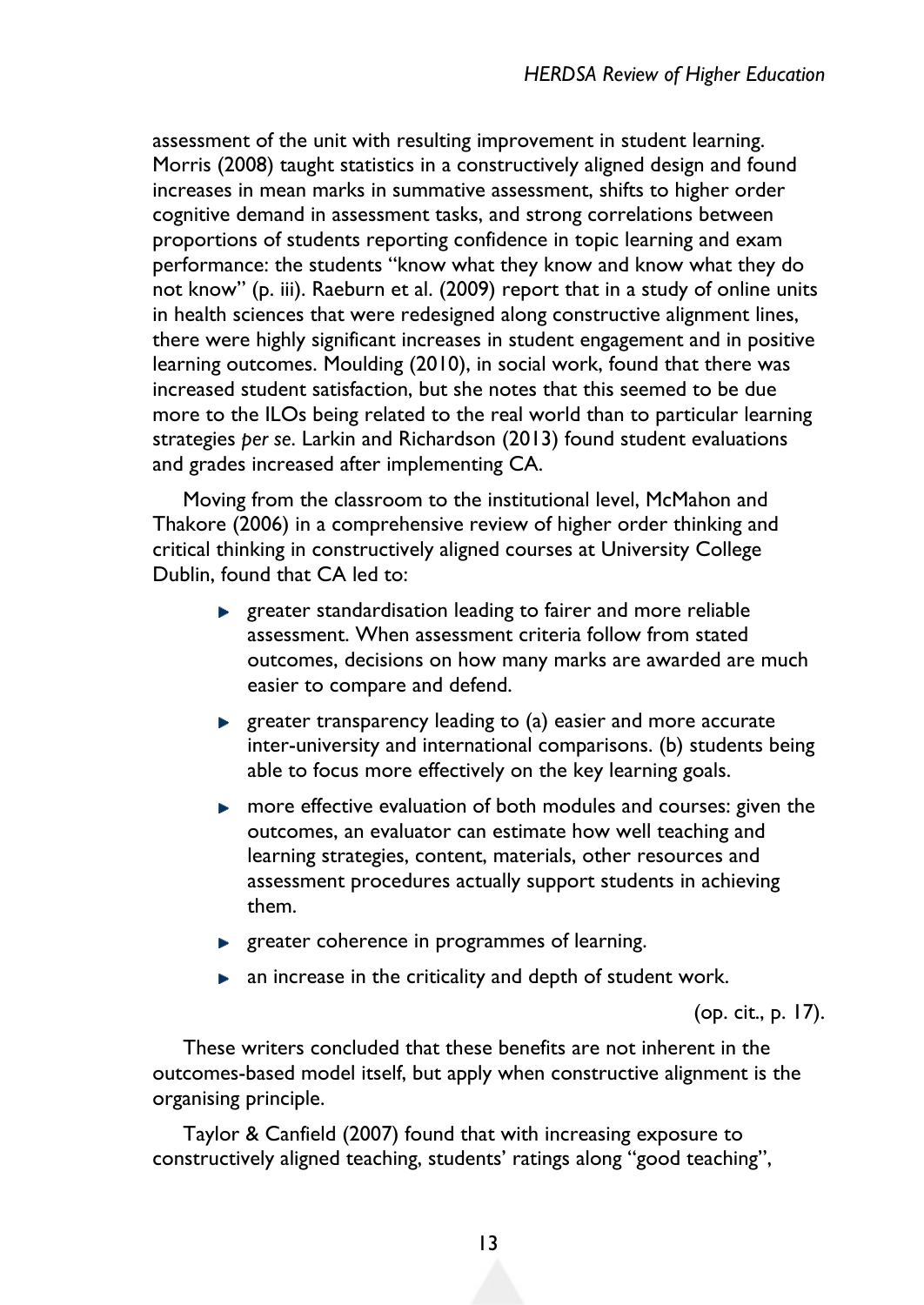#### *John Biggs*

"clear goals and standards" and "appropriate assessment" scales progressively increased. In our work at City University of Hong Kong, student focus groups reported that in constructively aligned units they were much clearer about what they had to learn and that they found the TLAs helpful and the assessment "fairer". In general, grades post-CA were higher than previously, which led some teachers to complain of "grade inflation". However, as the students had claimed that the TLAs were helpful, it seems likely that students were indeed learning more effectively thus earning higher grades. What these higher grades suggest is not grade inflation but grade *de*flation prior to implementing CA; in other words, grades based on the bell curve seemed to have been selling students short.

Wang et al. (2013), in an ongoing project implementing CA, compared units that had been using CA for at least a year with units that had just started using CA and found that in the high CA units students were significantly more likely to adopt deep approaches to learning and less likely to use surface approaches compared to students in low CA units, and that this effect was strongest in the most effectively aligned units.

In sum, constructively aligned teaching seems to produce high quality learning outcomes and student satisfaction. We now require larger scale controlled studies that directly relate constructively aligned teaching over several subject areas to a range of outcomes, including lower and higher order ILOs, student metacognition and independent learning, student satisfaction, approaches to learning and the extent to which graduate outcomes are being achieved too. Such studies might best be structured longitudinally, using pre-implementation measures as the baseline and relating any changes in these and other parameters to the progressive implementation of aligned teaching. Other aspects that need systematic investigation are the resource and other costs that are involved by teachers and institutions; what works well and what does not under what circumstances, with a view to deriving more effective implementation strategies.

#### **Problems in implementing constructive alignment**

The most important development since CA was first published (Biggs, 1996) is its incorporation into institutional teaching policy. This has come about largely because teaching quality has suddenly become a major concern of universities, while their statements of graduate attributes and emphasis on learning outcomes makes a good fit for outcomes-based designs such as CA. However, the successful implementation of any major teaching reform requires appropriate institutional support, which in turn may involve a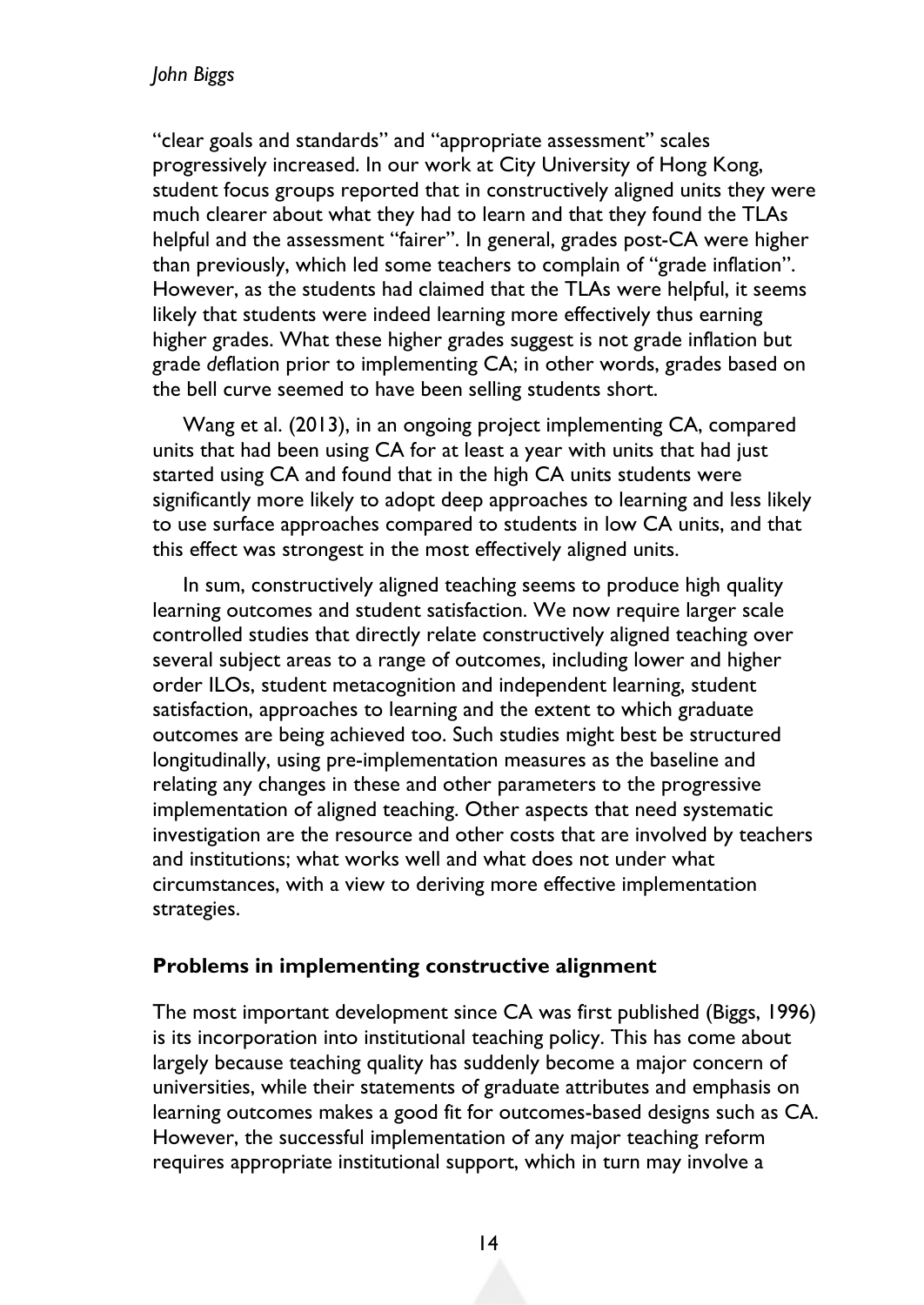thoroughgoing overhaul of institutional procedures and priorities and of the culture itself. And here lie some difficulties.

One of the greatest problems is finance and attendant staff workloads, a problem exacerbated by the cuts of \$4 billion to the tertiary sector over the past two years. Prior to the Dawkins reforms, student-to-staff ratios were of the order of 11:1. Today they are more like 30:1. An academic's workload is estimated as 50 hours a week, including fifteen class contact hours or more, time outside the classroom assessing student work, setting up compulsory blogs for student feedback and discussion and in attending numerous meetings, not including time for research (Hil, 2012). If these figures are indeed typical, little time (or motivation) is left for teachers to reflect on their teaching and to innovate. Teaching for quality learning takes time in preparation, in providing formative feedback to students and in qualitatively based summative assessment.

Another problem is teacher resistance to change. Some academics (Hil, 2012; Meyer, 2012) feel that teaching has been taken out of their hands and they resent it; particularly when they see the imposed system as contrary to their own views of teaching. However, there is now a shift from emphasising the individual skills of teach*ers* to teach*ing* as an institutional responsibility, not an individual one. If an institution has to raise standards across the board, particularly when meeting external agencies and guidelines such as those required by the Tertiary Education Quality and Standards Agency (TEQSA), the focus has to be on an institution-wide system of teaching and assessment: "teacher-proofing" the system, as it were.

Taylor and Canfield (2007) found that in their faculty-wide implementation of CA some of the resistant teachers were won over when they saw the positive results their colleagues were obtaining. The game was won when a positive teaching culture took over the whole faculty. An important part of any implementation then is to change the conceptions of teaching that teachers hold, the most basic change being one from a teacher-centred view that teachers have to transmit large amounts of information, to a learner-centred view that the teacher's role is to set the conditions so that students construct knowledge through their own activities (Kember, 1998). Such a conceptual change comes about from exposure to different views of teaching and more importantly from teachers finding out for themselves that the student-centred approach is more effective, particularly for higher order learning (see below).

Some quality assurance procedures require judging academics on key performance indicators, which is stressful and bad for morale (Hil, 2012). One issue is that full-time appointments and promotions are largely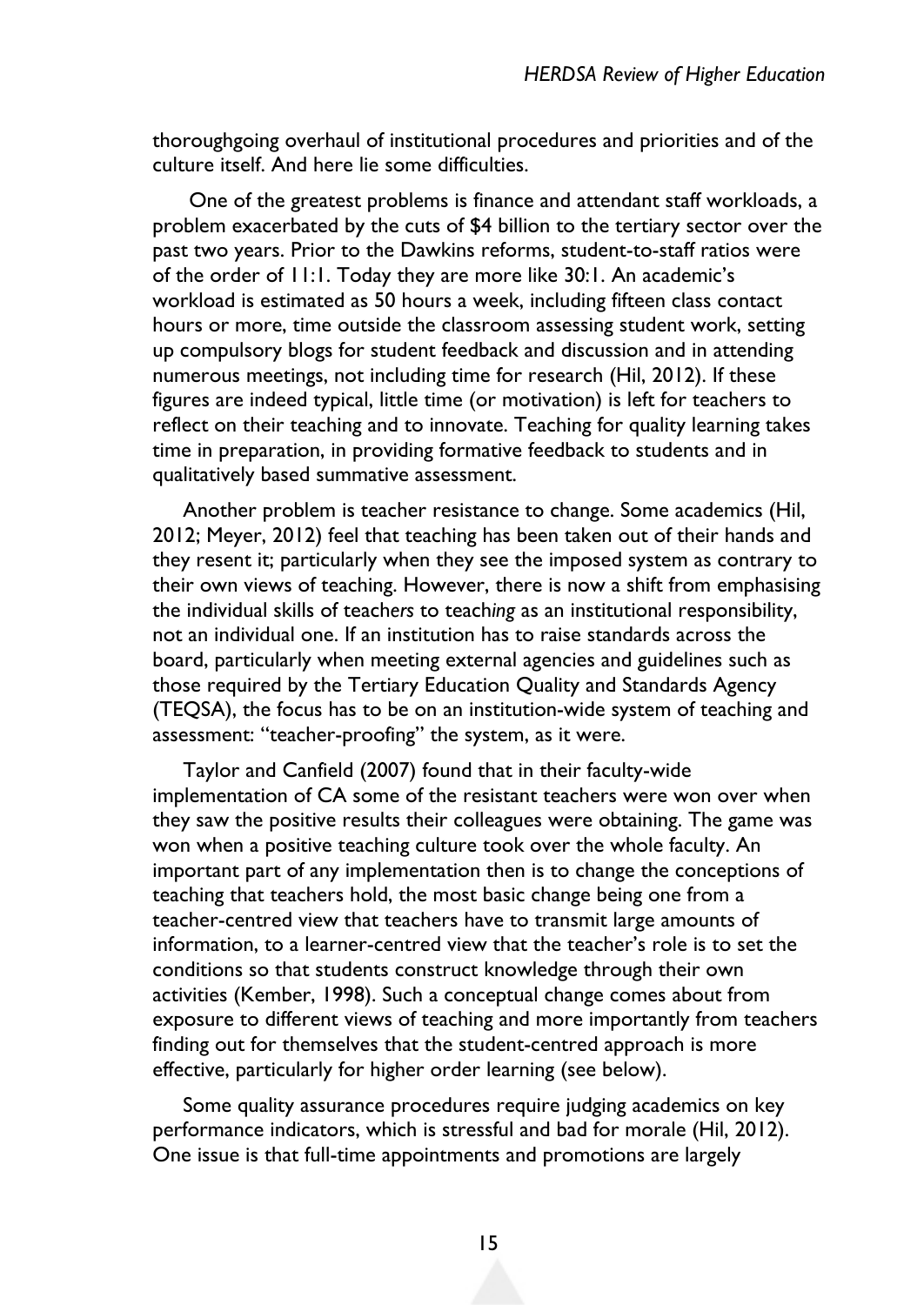determined by research productivity rather than by teaching quality. Thus, all but the most dedicated teachers will devote their energy to building their research profile in preference to improving their teaching. As in CA itself, the rhetoric and practical realities of teaching need to be aligned to the overall priorities of the institution.

Yet despite these problems, what some universities are achieving is remarkable. Many university-wide procedures for teaching and assessment are increasingly being based on the scholarship of teaching and learning. Most, if not all, Australian universities have teaching and learning development centres that provide support for systems-wide teaching enhancement, with requirements that new and in some cases continuing staff undergo training in teaching and assessment strategies.

For all this to work, leadership at all departmental, faculty and institutional levels is vital, with all leaders at these levels working cooperatively. In that way a supportive culture can be built up with all the structures supporting teaching and learning in place at each level working towards the same goal.

#### **Quality assurance and quality enhancement**

Initially, quality assurance comprised managerial assessments that operated retrospectively and were free of any theory as to what constituted effective teaching, focusing on such issues as library and other such adjuncts to teaching rather than on teaching itself (Liston, 1999). Later quality assurance procedures rely on assessing academics on key performance indicators, which can have poor consequences essentially because the business model of using KPIs does not apply to academe (Hil, 2012). The use of key performance indicators in the quality assurance of teaching plays the man, not the ball; KPIs take us back to teachers as the focus, not to teaching.

However, some quality assurance agencies are now concerned with theories of effective teaching. As Rust notes:

> Although the term 'constructive alignment' is not used, this kind of systematic thinking is exactly what the QAA (UK's Quality Assurance Agency) are looking for when they refer to: effective and appropriate measurement of the achievement by students of the intended learning outcomes (QAA, General principle 6).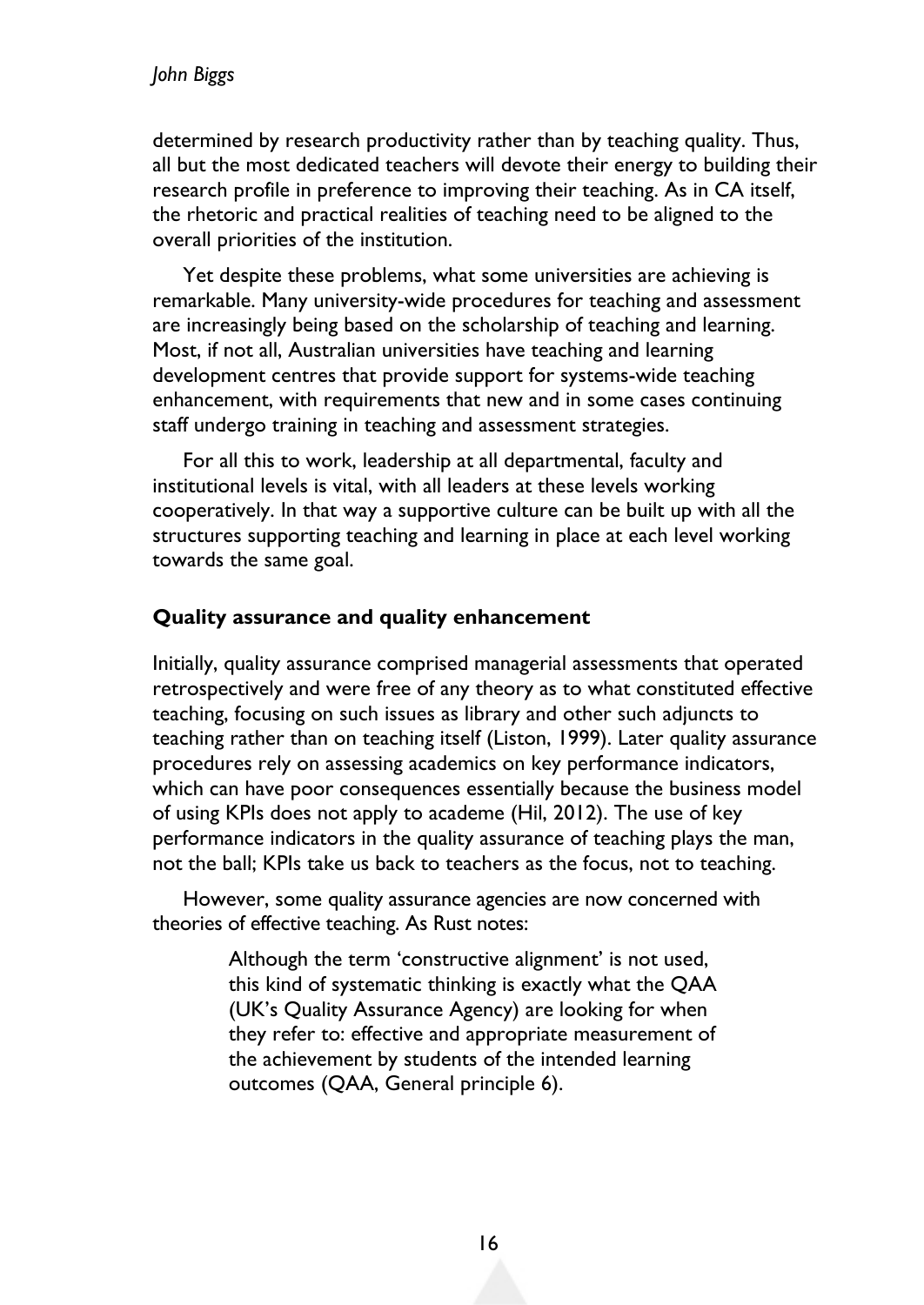Departments mindful of the QAA requirements, and seeking to follow Biggs' principles, would therefore be well advised to do two things:

1. Require all course modules or units to follow this design model, and to ensure that all assessment tasks, and assessment criteria, clearly and directly relate to the learning outcomes.

2. Audit all their modules' or units' learning outcomes and map them against the subject's programme specifications, to ensure that all the programme specifications will have been assessed for any student successfully completing the course programme. (Rust, 2002, p. 148)

In Australia, national guidelines have been more conservative than in the UK, focusing on broad institutional and course outcomes, leaving what happens in the classroom up to each institution. The 2008 Bradley Review of the higher education sector in Australia led to the establishment of the Tertiary Education Quality and Standards Agency (TEQSA), which requires documentary evidence that standards have been met, in order to provide industry and the community with assurances of graduate quality. The Australian Qualifications Framework sets out a "taxonomy of learning outcomes" that attempts to define the criteria for learning outcomes for knowledge, skills and application of knowledge, for ten levels of postsecondary education: from certificates at level 1, through diploma, bachelors and masters, to doctoral level at level 10.

The Learning and Teaching Academic Standards (LTAS) Project, now under the aegis of the Australian Government's Office of Learning and Teaching, was established in 2011 to facilitate and coordinate definition of academic standards, with discipline committees setting the standards for degree levels. These standards are expressed as the minimum learning outcomes that a graduate of any given discipline must have achieved. Individual institutions determine the curriculum, resources teaching and assessment methods leading to the achievement of the minimum learning outcomes in their institution, leaving it open for them to set standards in addition to the defined minimum.

Some universities, such as the University of Tasmania, take this a stage further by focusing on the teaching and learning processes that led to the achievement of outcomes (Tasmanian Institute for Learning and Teaching, 2013). The UTAS assessment policy requires "a clear alignment between stated learning outcomes, the learning experiences provided for students, and the assessment tasks" (op. cit., p. 21): CA, in other words. Whereas in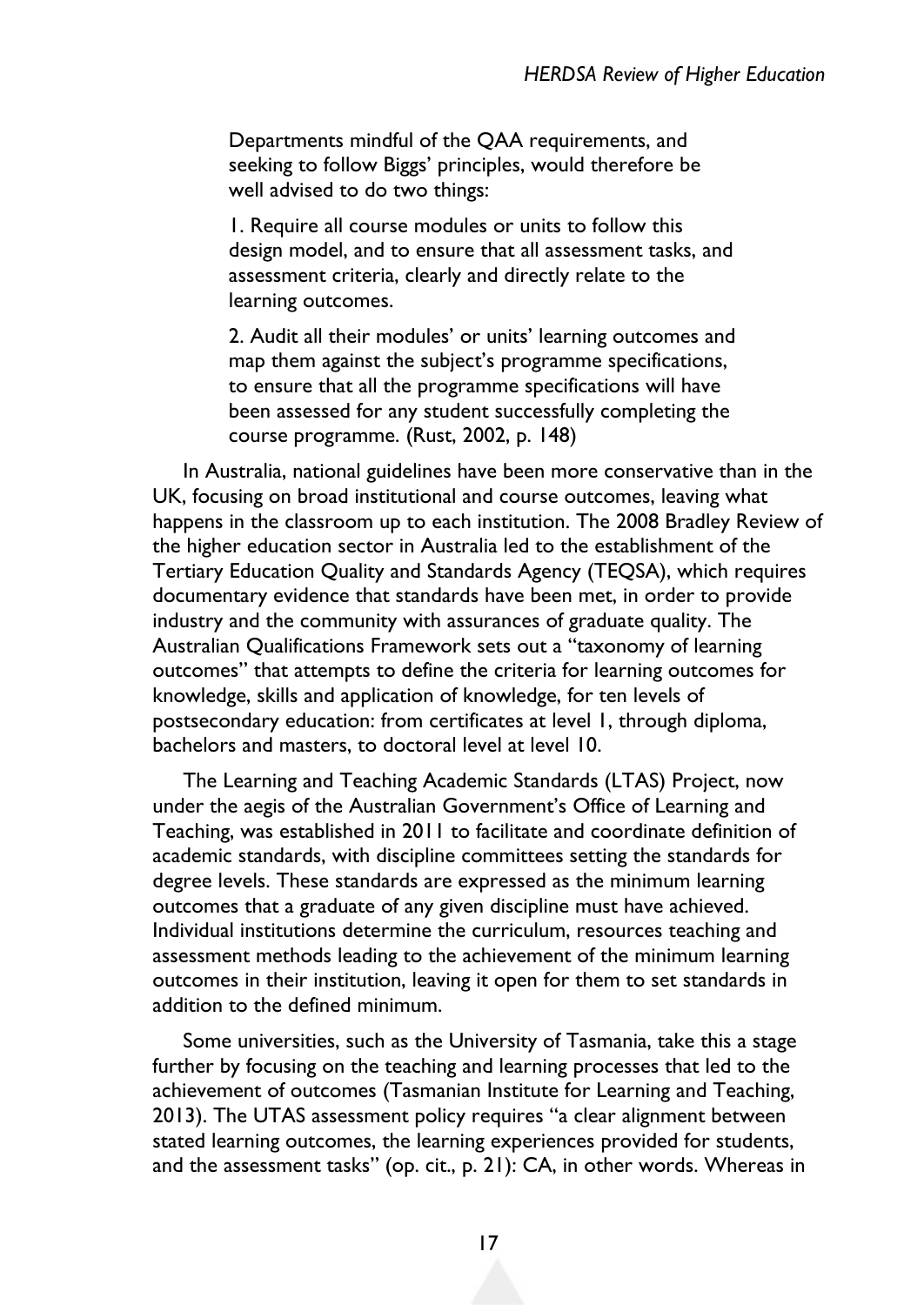LTAS the focus stops at course or programme learning outcomes (CLOs), leaving it to the institution to decide how they might try to achieve those CLOs, the UTAS model focuses also on teaching and assessment and the students' learning activities at the unit level, using constructive alignment as the model for teaching and assessment. The UTAS model is more in line with the Hong Kong and the UK QAA system, so that it is not just a matter of setting external standards, but of also introducing a means of achieving those standards.

An important issue that needs attention is a more decisive move from quality assurance to quality enhancement. We have seen a steady progression in this direction:

> from the concern with simply meeting minimal standards as in LTAS,

to implementing a teaching system, such as CA in UTAS (with the neat title "LTAS@UTAS"),

to establishing fully blown quality enhancement systems.

Edström (2008) writes: "course evaluation should be regarded as a component of constructive alignment, together with the intended learning outcomes, learning activities and assessment" (p. 95). Such formative evaluation, using feedback obtained from students, colleagues and from personal observation, gives information about the clarity of the CLOs, the effectiveness of the TLAs and assessment methods, in order to determine where there may be problems in teaching, learning and assessment. If the results are not as good as is intended, reflective practice or action research may be used to pinpoint any problems. How those problems may be rectified is achieved through reflective practice and action research using a theory of teaching and learning to generate alternative strategies of teaching or of assessment. Such a quality enhancement mechanism should ideally be built into the system from the outset (Biggs & Tang, 2011, pp. 284-301).

The quality enhancement (QE) mechanism should also reveal where there may be obstacles in the institution's administrative structures that impede CA from working properly. Such obstacles would include such things as stipulations or even only expectations that grade distributions should follow the bell curve, stipulations that may restrict choices of TLAs or assessment conditions, and policies in appointment and promotion that discourage teachers from spending time in innovating their teaching. Innovation is time-consuming, especially in the first year or so of design and implementation, and teachers should be given credit for doing so. Merit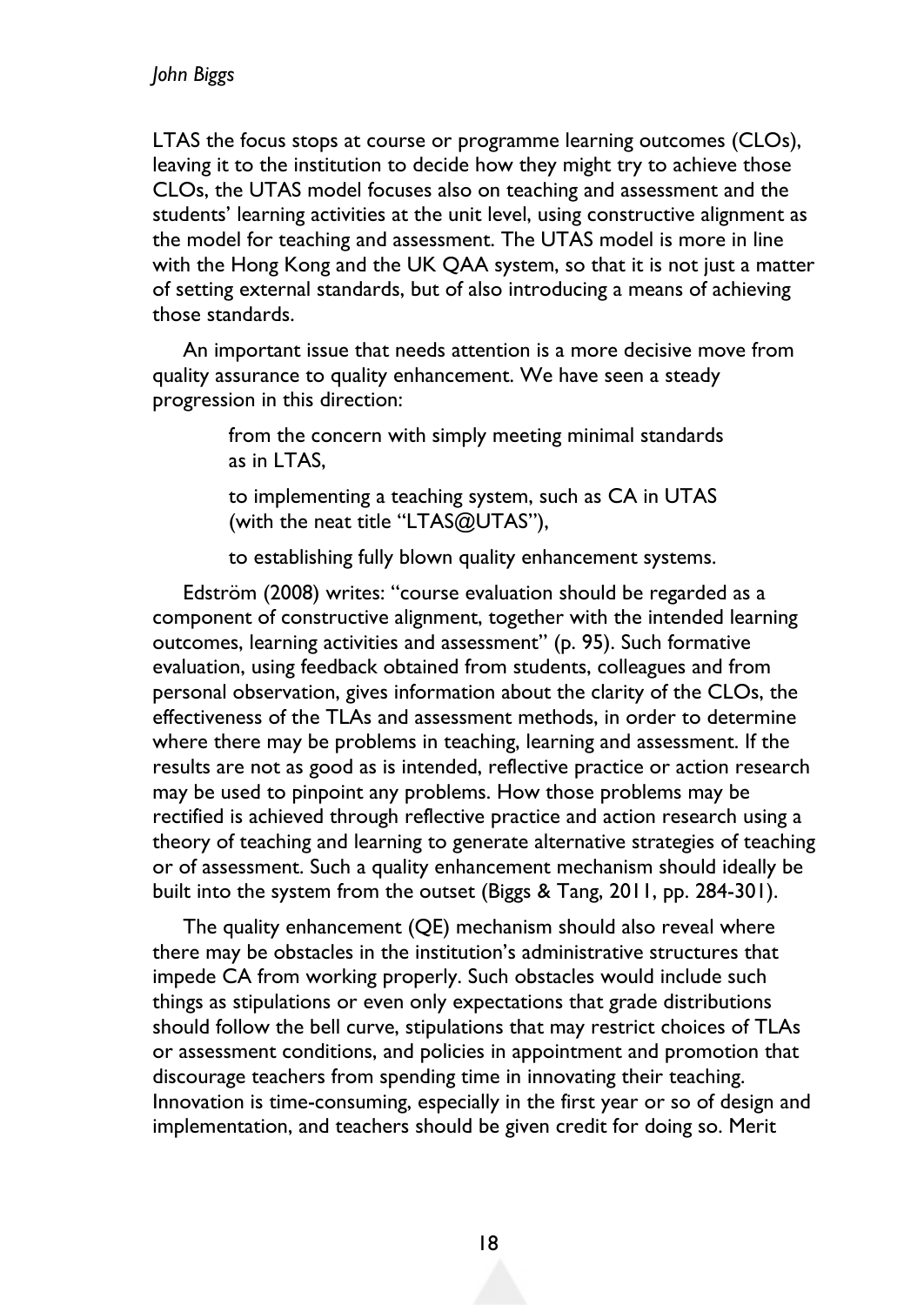points for teaching need to be put in place just as much as for research, given that teaching is what most academics spend most of their time doing.

In short, one issue that universities should be concerned with is the quality enhancement of teaching, which is an important step beyond the LTAS Project's aim of simply assuring minimal standards. Under such a straight quality assurance (QA) system, such as LTAS, what does an institution do if the standards currently reached in degree programmes do *not* meet the external minimal criteria? Without a QE mechanism, it would seem that the best that can be done is to blame those involved and order them to do better next time.

Whereas QA is reactive, QE is proactive. Further, QE subsumes QA, addressing problems as they arise and takes steps to prevent them, ensuring that teaching will be better in future.

### **5. Conclusions**

The most important development in university teaching over the past few years has been the shift from teaching seen as an individual responsibility to one that the institution should assume in matters of assessment practice, overall teaching design, in accordance with the scholarship of teaching and learning. Recent institutional concern for benchmarking and defining outcomes, such as in LTAS and the statements of graduate attributes, provides an outcomes-based framework into which outcomes-based models of teaching and assessment readily fit, an unusual and happy coincidence between the demands of managerialism with constructivist approaches to student learning and assessment. My concern here has been with one such development, constructive alignment.

Despite cruel cuts to higher education in Australia, institutions have been forced to pay attention to the quality of teaching as never before. One very important step yet to be sufficiently addressed involves building in mechanisms for the quality enhancement of teaching. Equally, if not more, important is that institutions assess their priorities and adjust their internal structures and operational procedures accordingly, for example getting the reward systems in balance on the question of teaching *vs* research. However to pursue what that issue might entail might well involve different kinds of appointment or even different kinds of institution. I consider that problem, and more general projections into the future of tertiary education, elsewhere (Biggs, 2013).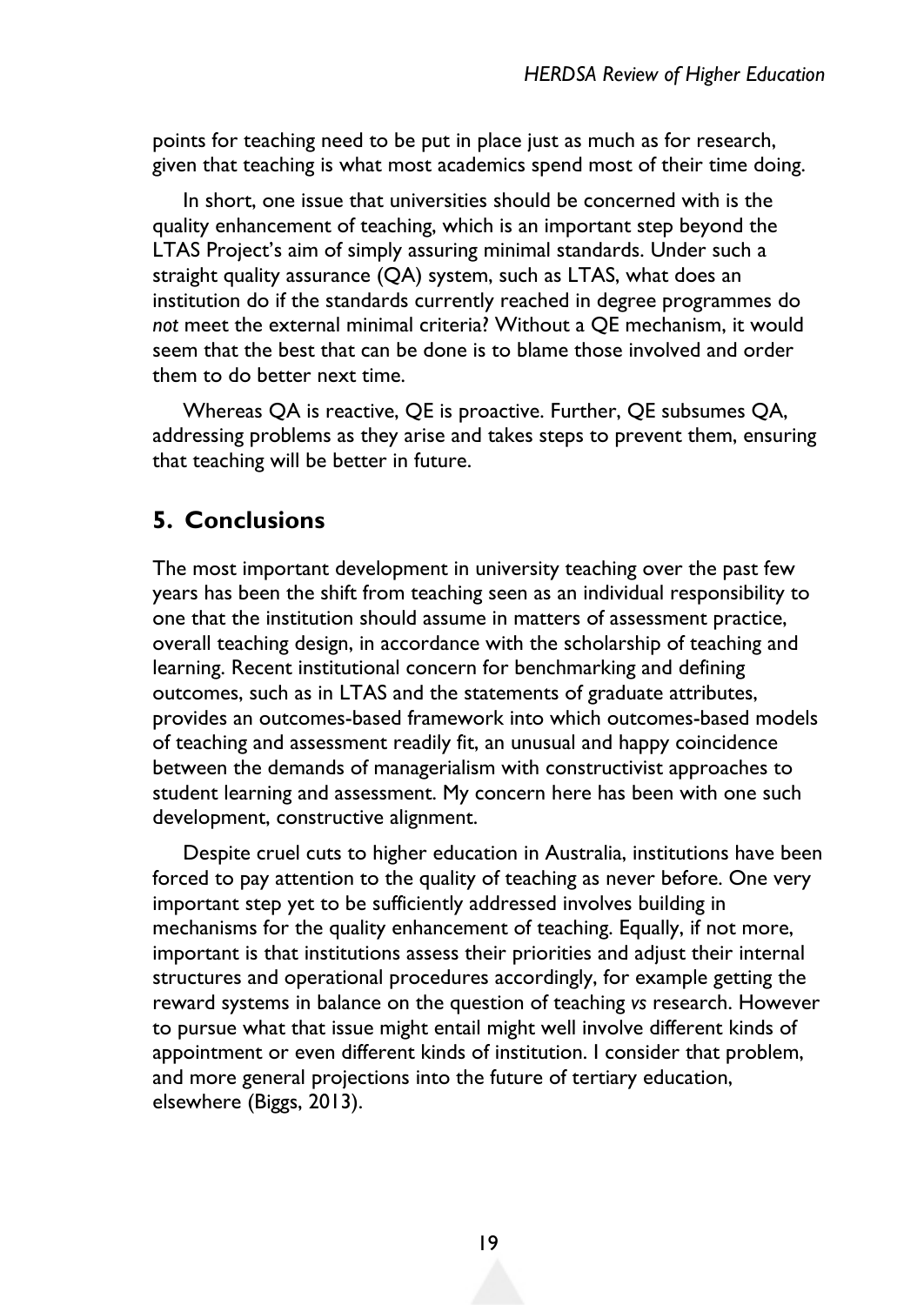## **6. Acknowledgements**

I am greatly indebted to Catherine Tang and to Peter Kandlbinder for their comments and suggestions for this paper.

# **7. References**

- Adawi, T., Gustafsson, M., Saalman, E., Stehlik, T., & Thew, N. (2011, November). *A university wide action research project to enhance teaching and learning through constructive alignment.* A paper presented at the SUHF [Association of Swedish Higher Education] konferens "Att leda högre utbildning", Karolinska Institutet, Stockholm.
- Biggs, J.B. (1993). From theory to practice: A cognitive systems approach. *Higher Education Research and Development, 12*, 73-86.
- Biggs, J.B. (1996) Enhancing teaching through constructive alignment, *Higher Education, 32*: 1–18.
- Biggs, J.B. (1999, 2001). *Teaching for Quality Learning at University,* Buckingham: Open University Press.
- Biggs, J.B. (2001). The reflective institution: Assuring and enhancing the quality of teaching and learning. *Higher Education, 14,* 221-238.
- Biggs, J.B. (2013). *Changing Universities: A memoir about academe in different places and times.* Melbourne: Strictly Literary.
- Biggs, J.B. & Tang, C. (2007). *Teaching for Quality Learning at University.* (3rd Ed.). Maidenhead: McGraw Hill Education & Open University Press.
- Biggs, J.B. & Tang, C. (2011a). *Teaching for Quality Learning at University.* (4th Ed.). Maidenhead: McGraw Hill Education & Open University Press.
- Biggs, J.B and Tang, C. (2011b) Train-the-Trainers: Implementing Outcomes-based Education in Malaysia, *Malaysian Journal of Learning and Instruction, 8,* 1-20
- Bloom, B,.S., Hastings, J.H. & Madaus, G.F (1971). *Handbook on formative and summative evaluation of student learning.* New York: McGraw-Hill.
- Boyle. A. (2007) Using alignment and reflection to improve student learning. *Elements, 3* (2), 113-117.
- Brook, V. (2006). Learning-focused Curriculum Development: the redesign of elements of a PGCE Science (Subject Year) Programme. *Investigations in university teaching and learning. 3* (2), 27-35.
- Cobham, D. C. and Jacques, K. (2006). Constructive alignment: reflections on implementation, *Proc. 1st Annual Workshop on Constructive Alignment,* February 2006, Nottingham Trent University.
- Cohen, S.A. (1987) Instructional alignment: searching for a magic bullet, *Educational Researcher, 16*, 8: 16–20.
- Colvin, J. and Phelan, A. (2006) Evaluating Student Opinion of Constructivist Learning Activities on Computing Undergraduate Degrees. In: *1st Annual Workshop on Constructive Alignment,* February 2006, Nottingham Trent University.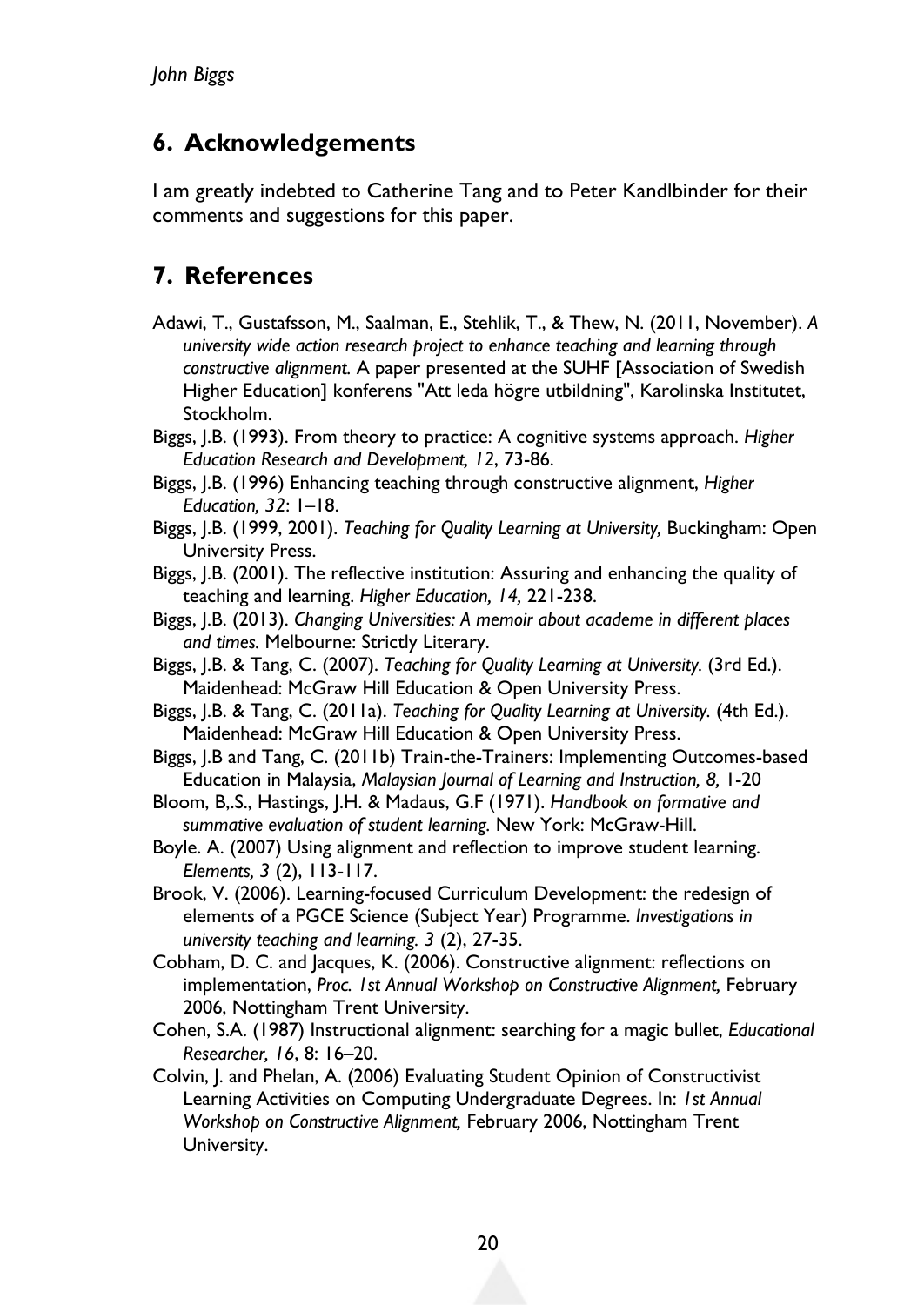- Edström, K. (2008). Doing course evaluation as if learning matters most. *Higher Education Research & Development, 27*(2), 95 – 106.
- Entwistle, N. (2005) Enhancing Teaching-Learning Environments in Undergraduate Courses (ETL Project) (2001-2005). Retrieved from http://www.etl.tla.ed.ac.uk/ publications.html

Hil, R. (2012). *Whackademia. S*ydney: NewSouth Publishing.

- Hoddinott, J. 2000. Biggs' constructive alignment: evaluation of a pedagogical model applied to a web course. Proceedings of ED-MEDIA 2000, World Conference on Educational Multimedia, Hypermedia & Telecommunications, Montreal. Pp. 1631-1632.
- Jervis, L, and Jervis, L. (2005) What is the Constructivism in Constructive Alignment?, *BEE-j, 6* Retrieved from http://www.bioscience.heacademy ac.uk/ journal/vol6/ Beej-6-5.pdf
- Kandlbinder, P. and Peseta, T. (2009). Key concepts in postgraduate certificates in higher education teaching and learning in Australasia and the United Kingdom. *International Journal for Academic Development, 14*(1), 19–31.
- Keller, F. S. (1968). Good-bye, teacher. *Journal of Applied Behavior Analysis, 1*, 79-89.
- Kember, D. (1998). Teaching beliefs and their impact on students' approach to learning. In B. Dart and G. Boulton-Lewis (Eds.) *Teaching and Learning in Higher Education.* Camberwell, Victoria: Australian Council for Educational Research.
- Ladyshewsky, R. (2006, November). Aligning assessment, rewards, behaviours and outcomes in group learning tasks. A paper presented at the Evaluation and Assessment Conference: Enhancing Student Learning. Curtin University of Technology, Perth, Western Australia.
- Larkin, Helen and Richardson, Ben (2013). Creating high challenge/high support academic environments through constructive alignment : student outcomes, *Teaching in Higher Education, 18*(2), 192-204.
- Lebrun, M. (2007). Quality towards an expected harmony: Pedagogy and technology speaking together about innovation. *Association for the Advancement of Computing In Education Journal, 15*(2), 115-130.
- Liston, C. (1999). *Managing quality and standards.* Buckingham: Open University Press.
- McMahon, T. and Thakore, H. (2006). Achieving constructive alignment: putting outcomes first. *The Quality of Higher Education (Aukštojo mokslo kokyb), 3*, 10-19.
- Meyers, D. (2012). Australian universities: A portrait of decline. Australia: AUPOD.
- Morris. M. M. (2008). E*valuating university teaching and learning in an outcome-based model: replanting Bloom.* Doctoral Dissertation, University of Wollongong.
- Moulding, N. T. (2010). Intelligent design: student perceptions of teaching and learning in large social work classes *Higher Education Research and Development, 29* (2), 151 – 165.
- Nightingale, S., Carew, A. and Fung, J. (2007). Application of constructive alignment principles to engineering education: Have we really changed? Proceedings of the 2007 Australasian Association for Engineering Education Conference, Melbourne.
- Raeburn, P., Muldoon, N. and Bookallil, C. (2009) Blended spaces, work-based learning and constructive alignment: Impacts on student engagement. In